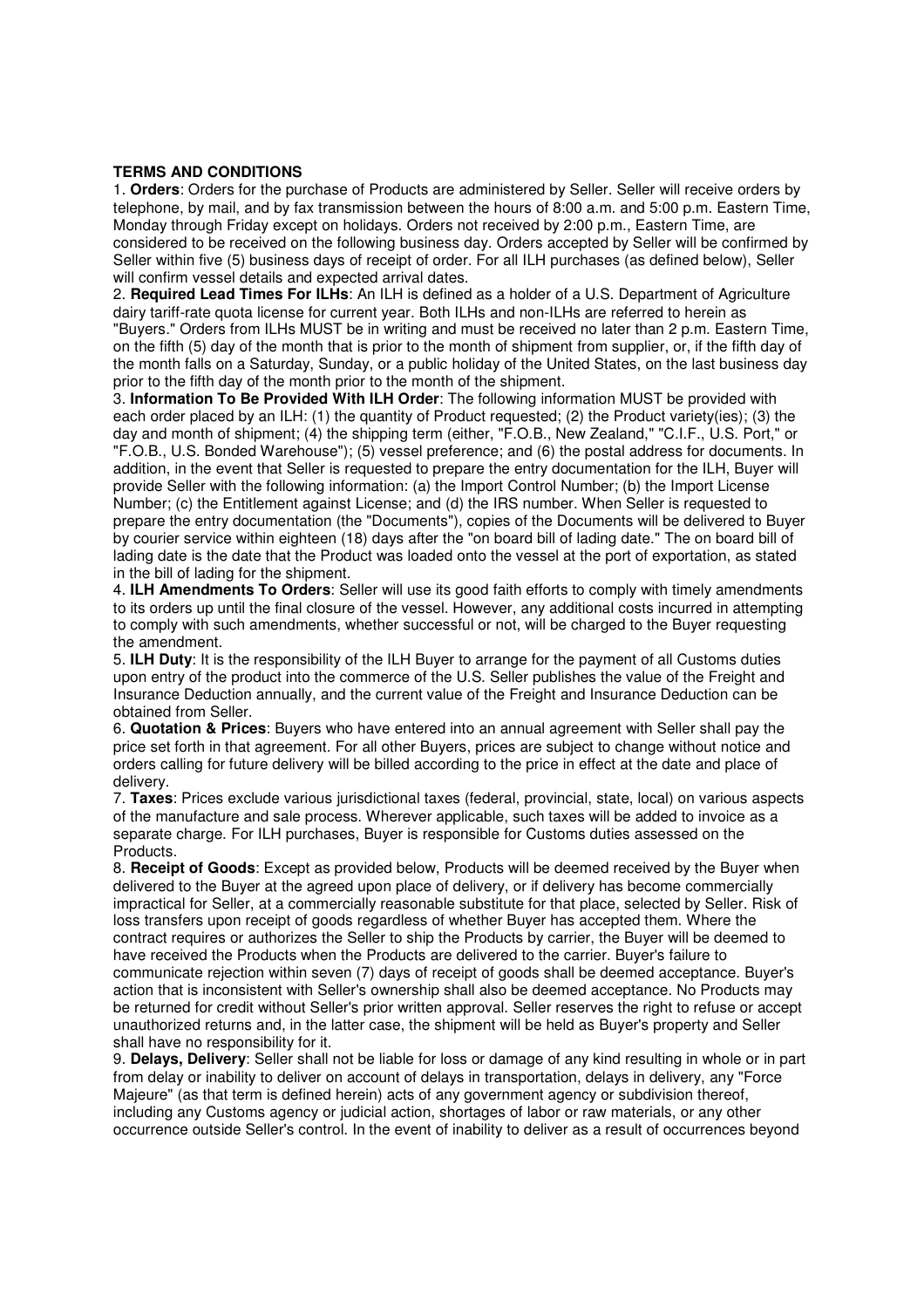Seller's control, Seller may allocate available goods among buyers. In the event of inability to deliver due to occurrences beyond Seller's control, Seller will promptly notify Buyer of new estimated delivery date. Seller shall have the additional right in the event of the happening of any of the above contingencies, at its option, to cancel this sale or any part thereof without any resulting liability. Shipments made within 20 days after specified date of delivery shall constitute a timely delivery. Seller is entitled to ship in installments. Time is not of the essence of the contract. Buyer may not change delivery dates without Seller's approval. Buyer shall pay for any and all delivered products not in dispute, without any right of offset relating to other delivered or undelivered products or orders.

10. **Force Majeure**: The Seller shall not be liable for any delay in meeting, or failure to meet, its obligations resulting from any cause beyond its control including, without limitation: acts of God, accidents, fire, explosion, flood, storm, unusually severe weather conditions, labor disputes, including strikes, work stoppages, or industrial disputes, sabotage, insurrection, riots or civil disturbances, acts of government, acts of civil or military authorities, failure of essential services, including, but not limited to, power, telecommunication, water and any other infrastructure services ("Force Majeure"). The Seller shall, if practicable, give to the customer immediate notice of any such cause and shall resume performance of its obligations as soon as the cause ceases to affect the performance of its obligations. 11. **Compliance**: Seller will have the right to make substitutions and modifications in the specifications of Products, provided such substitutions or modifications do not materially affect form, fit or function of the Products. Orders will be considered complete upon shipment of a reasonable quantity over or under the amount specified in the order when it is impractical to produce the exact quantity ordered. 12. **Warranties**: Seller warrants that all Products shipped or delivered to Buyer, as of the date of such shipment or delivery, are not adulterated, or misbranded under the terms of the Federal Food, Drug and Cosmetic Act, as amended or under any other applicable law and that the Products conform to quantity, quality and description with the particulars stated in the applicable acknowledgment or purchase order.

Seller's liability for defect of the Products will cease when the Products are incorporated in or mixed with any other Products, or used in any process. EXCEPT AS PROVIDED ABOVE, THERE ARE NO WARRANTIES OR GUARANTEES EXPRESSED OR IMPLIED ARISING FROM ANY NEGOTIATIONS, CORRESPONDENCE OR STATUTE CONCERNING QUALITY, DESCRIPTION, MERCHANTABILITY, FITNESS FOR PURPOSE, OR OTHERWISE, FOR THE PRODUCTS. Seller or it agents may from time to time provide recommendations, advice and statements with respect to the Products which are believed to be reliable. However, Seller does not guarantee its advice, recommendations or statements or the results obtained through the use of its Products, and expressly disclaims any liability for any damage to the Buyer from reliance on such advice, recommendations or statements. Such advice, recommendations or statements are relied upon at Buyer's own risk.

13. **Limitations of Remedies/Liability**: Seller assumes no responsibility for any effects, risks, or liabilities, which may result from the possession or use of its Products by the Buyer. Should any of Seller's Products prove defective due to faults in manufacture, or fail to meet the written specifications provided by Seller, the Buyer shall immediately notify Seller with all particulars in support of its claim, and Seller will either (1) replace goods upon return of defective or unsatisfactory material or (2) give the Buyer credit for defective or unsatisfactory material. THE REMEDIES PROVIDED HEREIN ARE BUYER'S SOLE AND EXCLUSIVE REMEDIES. IN NO EVENT WILL SELLER BE LIABLE FOR DIRECT, INDIRECT, SPECIAL, INCIDENTAL OR CONSEQUENTIAL DAMAGES (INCLUDING LOST PROFITS), OR EXEMPLARY OR PUNITIVE DAMAGES, WHETHER BASED ON CONTRACT, OR ANY OTHER LEGAL THEORY, EVEN IF SELLER HAS BEEN ADVISED OF THE POSSIBILITY OF SUCH DAMAGES. IN NO EVENT WILL THE AGGREGATE LIABILITY THAT SELLER OR ITS REPRESENTATIVES MAY INCUR IN ANY ACTION OR PROCEEDING EXCEED THE TOTAL AMOUNT ACTUALLY PAID BY BUYER, AS APPLICABLE, FOR THE PRODUCTS THAT DIRECTLY CAUSED THE DAMAGE.

14. **Claims**: Claims for defective products, shortages, delays, or failures in shipment or delivery, or for any other cause, shall be deemed waived and released by the Buyer, unless received by Seller in writing within seven (7) business days after delivery of the Products.

15. **Right to Possession/Additional Remedies**: Seller shall have the right, in addition to all others it may possess at any time, for credit reasons, as determined in Seller's sole discretion, or because of Buyer's default or defaults, to refuse orders, suspend credit, accelerate payment due dates, retain possession of Products in Seller's possession, cancel unfilled orders, withhold shipments, in whole or in part, recall goods in transit, retake same, and repossess all goods which may be stored with Seller for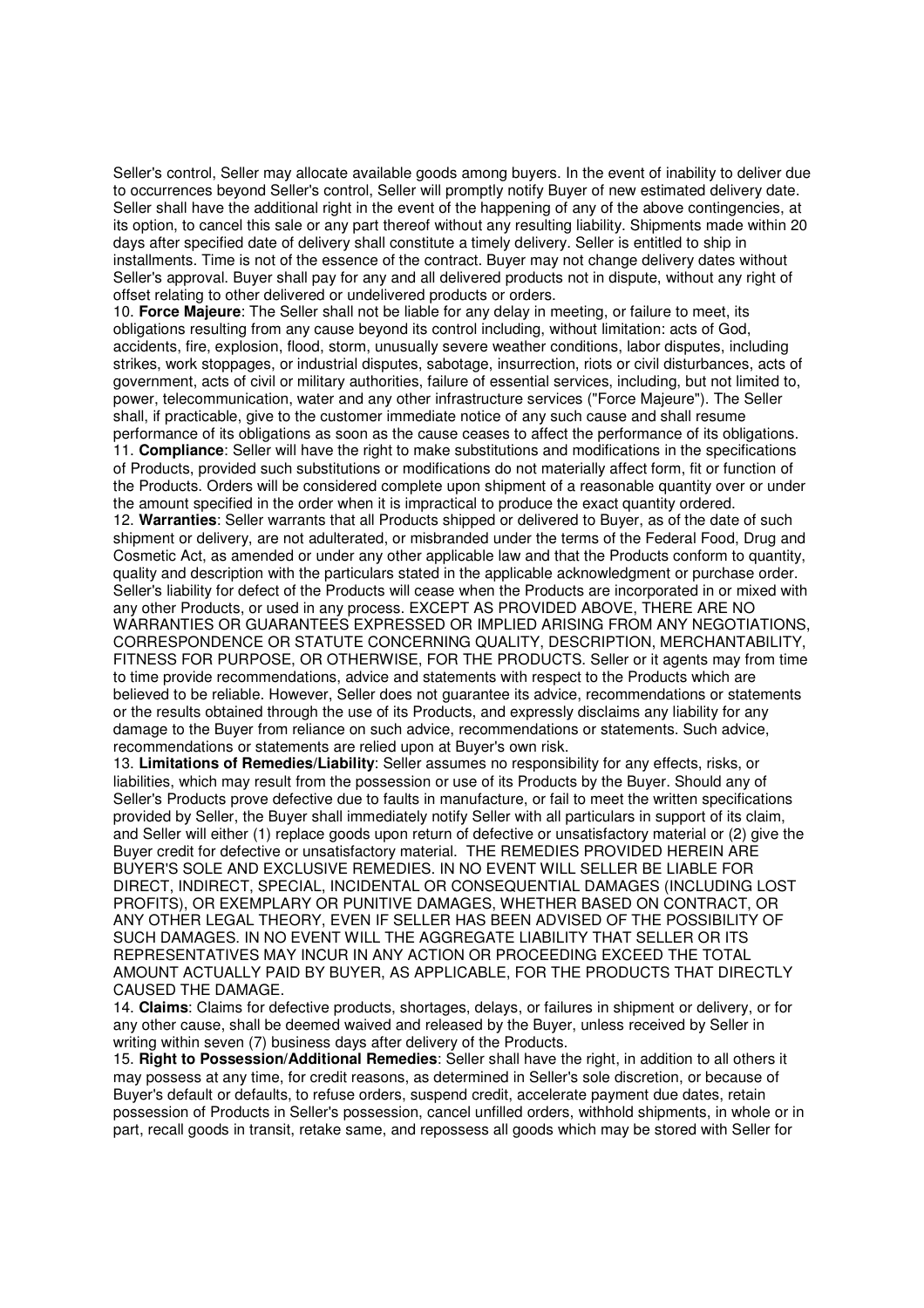the Buyer's account, without the necessity of taking any other proceedings, and Buyer consents that all the merchandise so recalled, retaken, or repossessed shall become the absolute property of Seller provided that the Buyer is given full credit therefore. If payment of Seller's invoice(s) for shipments in part or in whole is not made promptly as provided in this contract, Seller will have the right to withhold further shipments and/or stop production and, at Seller's option, to require full or partial payment for the Product. The foregoing shall not be construed as limiting in any manner, any of the rights or remedies available to Seller by law because of any default of the Buyer. The foregoing rights of Seller are in addition to, and distinct from, the remedies available to Seller to reclaim goods based on the insolvency or a misrepresentation of solvency on the part of Buyer. Seller will be entitled to all incidental damages including but not limited to all commercially reasonable charges incurred (1) in stopping delivery under the conditions of this provision or the Uniform Commercial Code, (2) storing the Products after a breach by the Buyer, and (3) in connection with the return or resales of the Products, as well as any other damages resulting from Buyer's breach. Where the Products are to be supplied or payment thereof is to be made in installments, the failure of Buyer to pay any installment in due time will entitle Seller, at Seller's option, to treat such failure as a repudiation of the whole contract by Buyer and to recover damages for such breach of contract. If, at Buyer's request, or for any other reason for which Buyer is responsible, production or shipment is delayed, Seller will have the right to immediately invoice Buyer for work done, products produced and costs and expenses incurred up to the time of the delay. Should Buyer release the hold or remove the cause for delay and Seller agrees to reinstate the order, the new schedule of delivery will be set by Seller in accordance with the requirements of Seller's then existing factory schedule. If at any time prior to the date of initial production and/or shipment or at any subsequent time, there is filed by or against Buyer in any court, a petition for bankruptcy or insolvency, or for reorganization, or for the appointment of receiver or trustee of all or portion of Buyer's property, or if the Buyer makes an assignment for the benefit of creditors, this contract will, at the sole option of Seller, be subject to cancellation. If Seller elects to reinstate the order, such order will be subject to these Terms and Conditions of Trade and the schedule and rate of delivery will be set by Seller in accordance with the requirements of Seller in its sole discretion. If any suit is brought to collect any amounts owed by Buyer, Seller will be entitled to recover its costs and attorney's fees incurred in connection with collecting such amounts owed. All of the foregoing remedies are in addition to any that may be available under applicable law and are cumulative and not alternative.

16. **Payment Terms/Credit/Collections**: The amount of credit or terms of payment may be changed or credit withdrawn by Seller at any time. If goods are delivered in installments, Buyer will pay for each installment in accordance with the terms of payment of this contract. Payment will be made for the Products without regard to whether Buyer may make any inspection of the goods. If shipments are delayed by Buyer, payments are due from the date when Seller is prepared to make shipments. Invoices for all shipments are payable in United States funds. Payments will be made without any deduction or offset by reason of any alleged counterclaim or otherwise. Interest will be charged on all payments not made in accordance with the terms on the face sheet of the sales contract. The rate of such interest shall be the lesser of 1.5% per month (18% per annum) or the maximum rate permitted by applicable law. Interest will be charged from the payment due date through the date payment is received, including the time before and after any judgment entered thereon. BUYER HEREBY GRANTS, AND SELLER RESERVES, A PURCHASE MONEY SECURITY INTEREST IN EACH PRODUCT PURCHASED PURSUANT TO THIS CONTRACT, AND IN ANY PROCEEDS THEREOF, FOR THE AMOUNT OFTHE PURCHASE PRICE. Upon request by Seller, Buyer will sign any necessary documents required to perfect such security interest. In addition to any lien to which it may be entitled by law, Seller will be entitled to a general lien on all Products of Buyer in Seller's possession (although such Products or some of them may have been paid for) for all sums, whether liquidated or quantified or not, due from Buyer to Seller. Seller will not be liable for loss or damage to Buyer's property in Seller's possession either as a result of the exercise by Seller of its lien or otherwise. Without limiting the generality of the foregoing, Buyer's failure to pay any invoice at its maturity date will make all subsequent invoices immediately due and payable irrespective of the due date set forth in such invoices. Upon such failure, Seller may thereafter require that Buyer make payment before shipment is made from Seller or at such other time as Seller may specify, or Seller at its option may cancel the unfilled portion of any or all orders and withdraw all unaccepted quotations. Seller's last written invoice, change order or statement of account will constitute presumptive evidence of all goods accepted by Buyer and all amounts due and owing from Buyer unless disputed by Buyer in writing within ten (10) business days of Seller's mailing or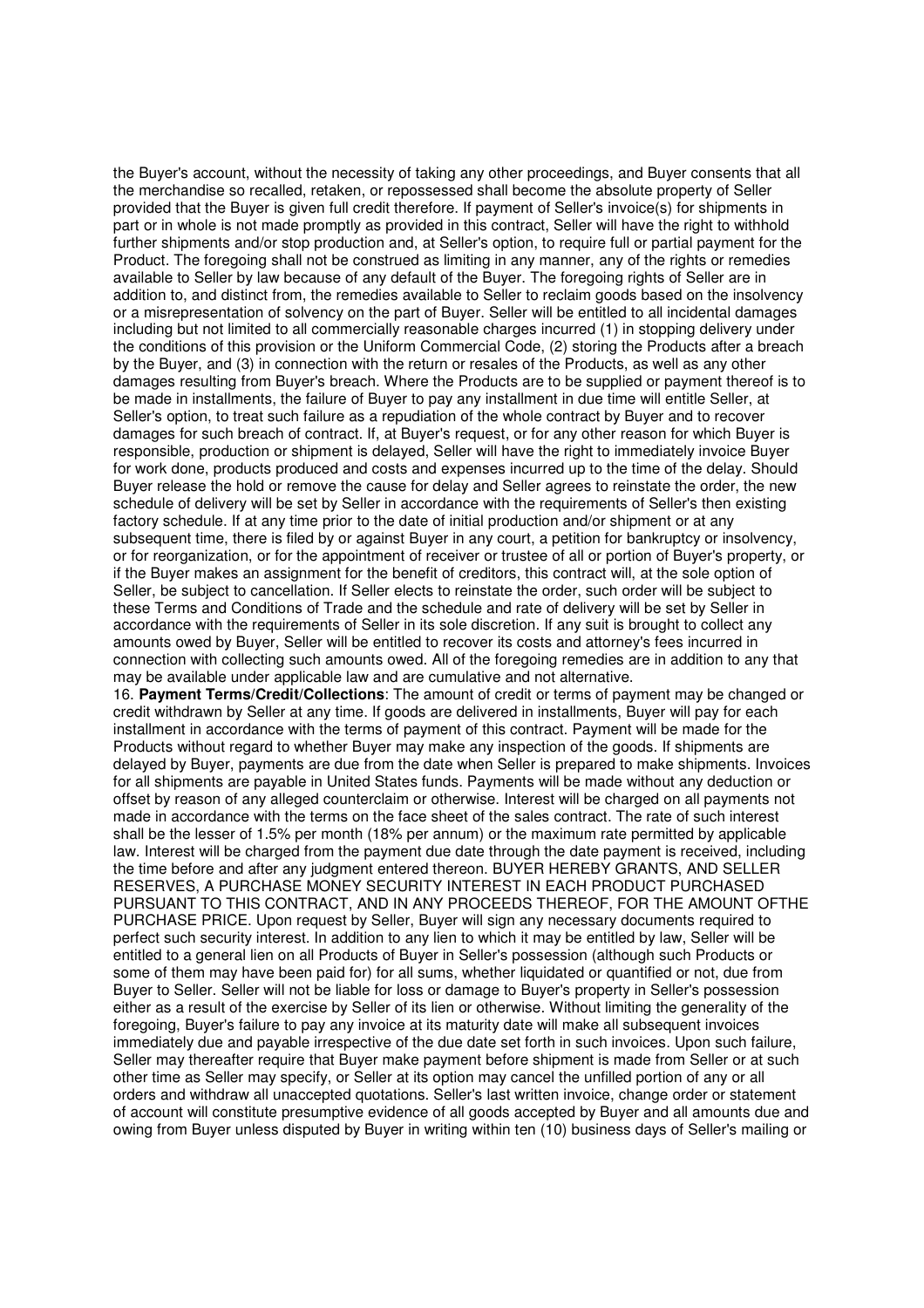transmittal to Buyer of such invoice, change order or statement of account. If Buyer fails to pay any amounts due, Buyer agrees to pay all cost and expenses of collection and/or repossession including all attorneys' fees incurred up to the maximum permitted by applicable state law.

17. **Severability**: If any provision of this contract is held to be unconscionable, invalid, illegal or unenforceable, by any court of competent jurisdiction, the provision shall be deleted from this contract. The balance of this contract shall be binding on the parties as though the clause deleted had never been a part of this contract.

18. **Governing Law/Attorney's Fees**: This agreement will be deemed to have been made under, and will, in all respects, be interpreted, enforced and governed by and under the laws of the State of Illinois, without giving effect to its conflicts of law principles. If any litigation is commenced between the parties hereto or their personal representatives concerning any party or parties, the party prevailing in that litigation shall be entitled, in addition to any other relief that may be granted, to a reasonable sum for its attorney's fees. The amount of the attorney's fees awarded shall be determined by the arbitrator or court in such litigation or in a separate action brought for that purpose.

19. **Limitation of Actions**: Any action arising in whole or in part from these terms and conditions or from the Fonterra Foodservices (USA) Inc. Pricing Policy incorporated herein by reference, must be commenced within one year after the cause of action accrues. For purposes of this agreement, a cause of action accrues when the breach occurs, regardless of the non-breaching party's lack of knowledge of the breach.

20. **Controlling Provisions and Integration Clause**: All orders for Seller's Products placed by the Buyer will be subject to these Terms and Conditions of Trade which will become effective upon the execution of Seller's acknowledgment form by Seller's authorized representative. SELLER OBJECTS TO, AND IS NOT BOUND BY, ANY TERMS OR CONDITIONS ON BUYER'S PURCHASE ORDERS THAT ATTEMPT TO IMPOSE UPON SELLER ANY TERMS OR CONDITIONS AT VARIANCE WITH SELLER'S TERMS AND CONDITIONS AS SET FORTH HEREIN. ACCEPTANCE BY BUYER IS LIMITED TO SELLER'S TERMS AND CONDITIONS OF TRADE. THESE TERMS AND CONDITIONS OF TRADE ARE DEEMED TO BE A COUNTER OFFER AND ANY CONTRACT FORMATION BETWEEN SELLER AND BUYER IS HEREBY EXPRESSLY CONDITIONED UPON BUYER'S ASSENT TO ALL OF THE TERMS AND CONDITIONS CONTAINED IN THESE TERMS AND CONDITIONS OF TRADE. ACCEPTANCE BY BUYER OF ANY PART OF THE PRODUCTS THAT ARE SUBJECT TO THESE TERMS AND CONDITIONS ALSO CONSTITUTES ASSENT TO APPLICATION OF THESE TERMS AND CONDITIONS OF TRADE WITH RESPECT TO ANY OTHER PRODUCTS ORDERED BY BUYER IN THE PAST OR FUTURE. The terms of this contract are intended by the parties as a final expression of their agreement with respect to such terms and also as a complete and exclusive statement of such terms.

21. **Alteration of Terms & Conditions**: No waiver, alteration, or modification of the foregoing terms and conditions shall be valid unless made in writing and signed by an authorized representative of Seller. Commencement of performance prior to compliance with the preceding sentence shall not be construed as a waiver hereof. No waiver, alteration, or modification shall be considered as a continuing waiver, alteration or modification of these terms in subsequent transactions. The signing by Seller of any of Buyer's documentation will not imply any modification of these terms unless specific written reference by Seller is made thereto. The Seller reserves the right to review and alter the foregoing terms at any point. The Buyer will be notified of any alterations to the Terms & Conditions as such terms and conditions are printed on the back of each sales confirmation and invoice.

22. **Assignment**: Buyer will not assign any benefit under this contract without Seller's prior written consent, which may, if given, be on such terms as Seller deems to be appropriate.

23. **Arbitration**: All disputes, controversies, or claims arising out of, relating to, or in connection with, this contract, including the determination of the scope of the agreement to arbitrate, will be finally settled by arbitration in accordance with the Arbitration Rules of the United Nations Commission on International Trade Law ("UNCITRAL"), applicable at the time of submission of the dispute to arbitration.

The American Arbitration Association ("AAA") will be the Appointing Authority and will appoint a single arbitrator. The arbitration case will be administered by the AAA in accordance with its Procedures for Cases under the UNCITRAL Arbitration Rules ("Rules"). The arbitration will be held in Cook County, Illinois and the exclusive language to be used for the arbitrational proceedings will be English. Each party will bear its own cost. Nothing herein will prevent a party, prior to appointment of the arbitrator, from making application to any court of competent jurisdiction for any provisional remedy available at